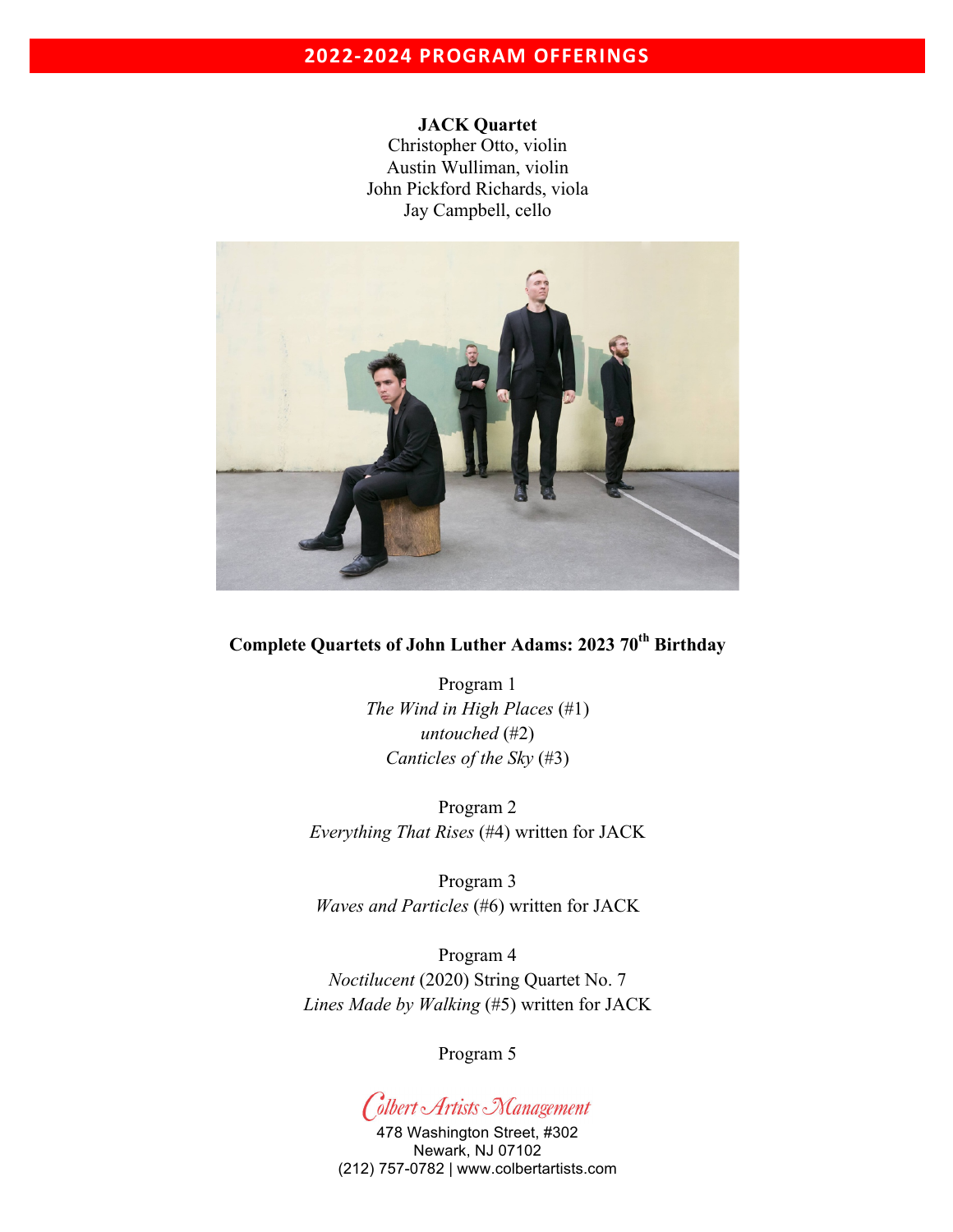## **2022-2024 PROGRAM OFFERINGS**

*Sky Above Clouds* (#9) (2021) (being written for JACK)

Program 6 *Winter Light* (#8) (2021) JACK to give US Premiere TBD

## **Contemporary Classics**

These concerts include essential modern works for string quartet. Many of these composers have worked closely with JACK to explore new possibilities for string instruments, making JACK one of the foremost interpreters of these classic works.

Caleb Burhans, Contritus Elliot Carter, complete string quartets [String Quartet No. 3] Helmut Lachenmann, complete string quartets [String Quartet no. 3 "Grido"] György Ligeti, *String Quartet No. 2* (2023 centenary) Julia Wolfe, *Dig Deep* Iannis Xenakis, complete string quartets (2022 centenary) John Zorn, complete string quartets (turns 70 in 2023) [Necronomicon, Alchemist]

## **Modern Medieval**

JACK's Modern Medieval concerts juxtapose early composers from the distant past in conversation with modern voices. By following a musical thread from medieval plainsong through to the present day, these programs draw connections between both ancient and living composers -- separated by centuries but both experimenting at the outer limits of common musical practice and expression -- with unexpectedly similar results.

\*Please note: the pieces below are typically paired with other works from JACK's repertoire to craft each program

Nathaniel Giles, Miserere arranged by Christopher Otto Thomas Morley, Christes Cross arranged by Christopher Otto Rodericus, Angelorum Psalat arranged by Christopher Otto Solage, Fumeux fume arranged by Christopher Otto Nicola Vincentino, Musica Prisca Caput

Colbert Artists Nanagement

478 Washington Street, #302 Newark, NJ 07102 (212) 757-0782 | www.colbertartists.com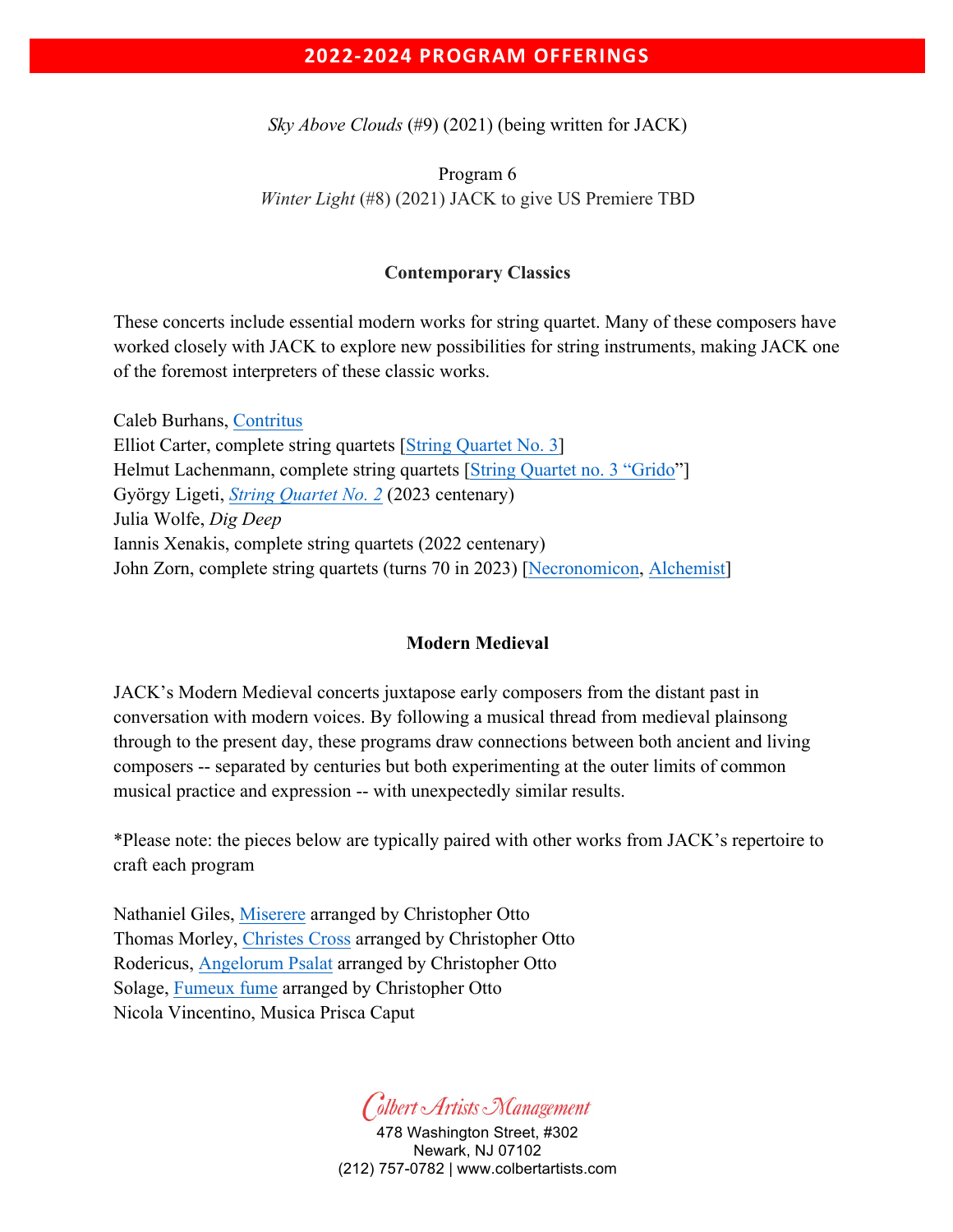#### **In the Dark**

Georg Friedrich Haas's visionary string quartets are designed to be performed in total darkness, creating a uniquely physical concert experience. His *String Quartet No. 9* was written specifically for JACK Quartet, who have become the foremost interpreters of Haas's works.

Georg Friedrich Haas, *String Quartet No. 3 "In iij Noct"* Georg Friedrich Haas, *String Quartet No. 9*

### **Sample Recital Programs**

Nicola Vincentino: *Musica Prisca Caput* (16th century) Marc Sabat: *Divide* (2019) [with tape] Solage: *Fumeux fume* [arr. Christopher Otto] (c. 14th century) John Zorn: *Memento Mori* (1999)

Rodericus: *Angelorum Psalat* [arr. Christopher Otto] (c. 14th century) Elliott Carter: String Quartet no. 3 (1971) OR Gyorgy Ligeti - String Quartet no. 2 (1968)

--

Clara Iannotta: *a failed entertainment* (2013) John Zorn: *Necronomicon* (2004)

-- Wolfgang Rihm: String Quartet no. 3, "Im Innersten" (1976)

> Morton Feldman: *Structures* (1951) Cenk Ergun: *Celare* (2016) Iannis Xenakis: *Tetora* (1990)

-- Helmut Lachenmann: String Quartet no. 3, "Grido" (2001)

## **JACK Frontiers**

Originally conceived as an annual festival, JACK Frontiers are curated concerts of distinctive voices that challenge the norms of chamber music into conversation with our audiences. Crafted through years of close collaborative relationships and designed to bring new perspectives into the spotlight, JACK Frontiers expands the notion of what a string quartet can be.



478 Washington Street, #302 Newark, NJ 07102 (212) 757-0782 | www.colbertartists.com